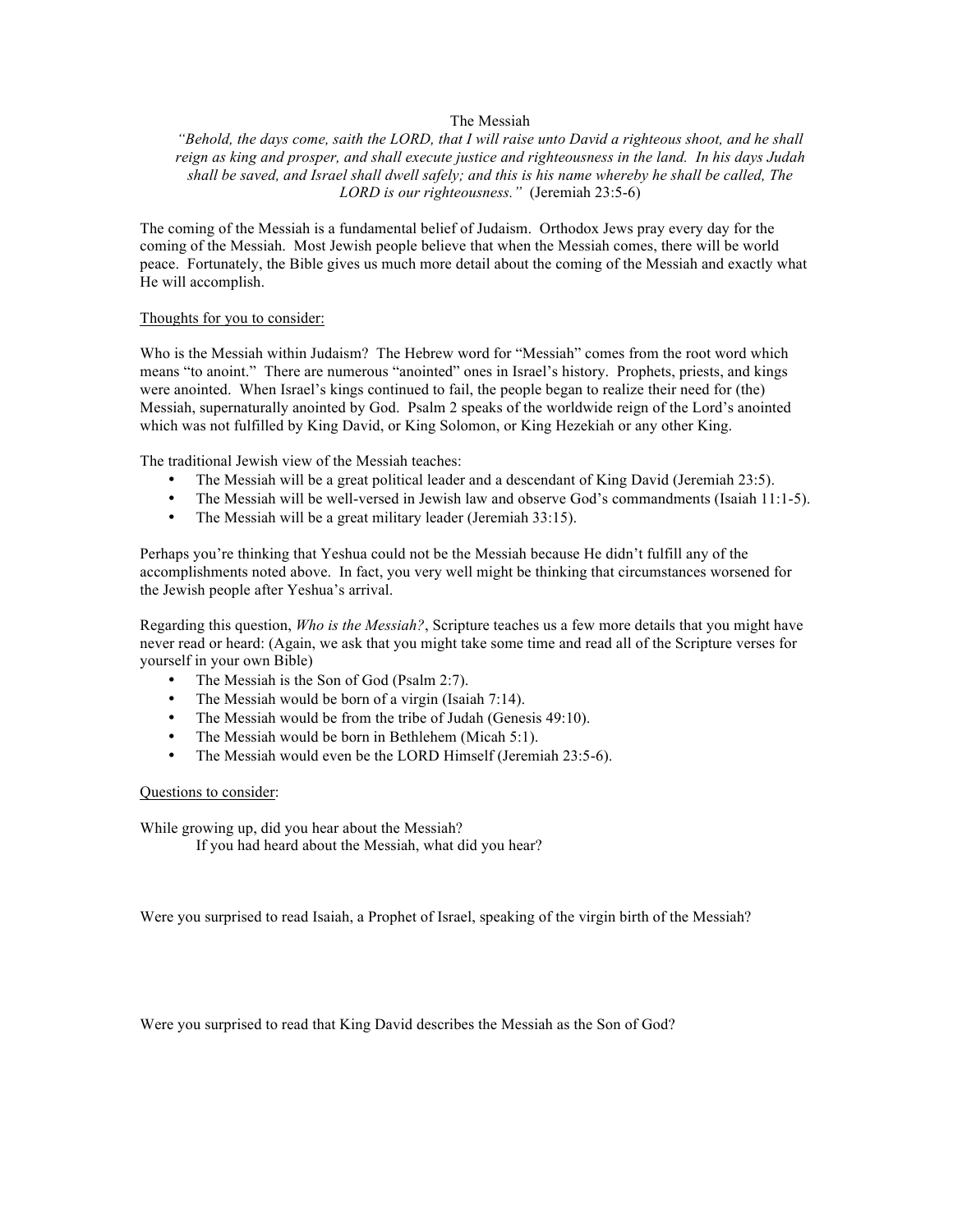Do the above noted Messianic prophecies point to anyone about whom you've heard? If so, share your thoughts.

## Thoughts for you to consider:

What will the Messiah do? We will now focus on the activities of the Messiah, the Son of David. The traditional Jewish view of the Messiah teaches that:

- He will be victorious over the enemies of Israel (Zechariah 14:3).
- He will reign as King of Israel in Jerusalem as its capital (Isaiah 2:2-3).
- He will bring the Jewish people back to Israel (Ezekiel 36:24).
- He will rebuild the Temple (Zechariah 6:13).
- He will come on the clouds of heaven and will then establish His Kingdom (Daniel 7:13-14).

Regarding this question, *What will the Messiah do?*, the traditional view focuses on the end of days when He ushers in a time of peace. We agree with the Rabbis that He will do so. However, the Scripture reveals another aspect of the work of the Messiah that you might find quite fascinating:

- He will heal people (Isaiah 53:5-6).
- The Messiah would perform many miracles (Isaiah 35:5-6).
- He would ride into Jerusalem, hailed as a King by the people, yet riding humbly on the colt of a donkey (Zechariah 9:9).
- He must come before the destruction of the second Temple in 70 CE (Daniel 9:26).
- He would die, having all His bones out of joint, and His hands and feet pierced (Psalm 22).
- He would be the sin-bearer, the ultimate sacrifice for sin (Isaiah 53:4).<br>• He would rise from the dead (Psalm  $16:10$ : Isaiah 53:10)
- He would rise from the dead (Psalm 16:10; Isaiah 53:10).

# Questions to consider:

Have you ever heard of any of the miracles that Yeshua performed? Can you describe any accounts of Yeshua's miracles?

Had you known that the Messiah's death was foretold in the Hebrew Scriptures? Do you think it's possible that the Messiah would die?

Did you know that the timeframe of the Messiah was foretold in the book of Daniel? How does that compare with your view of the coming of the Messiah?

Have these Scriptures changed your view of the Messiah? If so, how?

Thoughts for you to consider: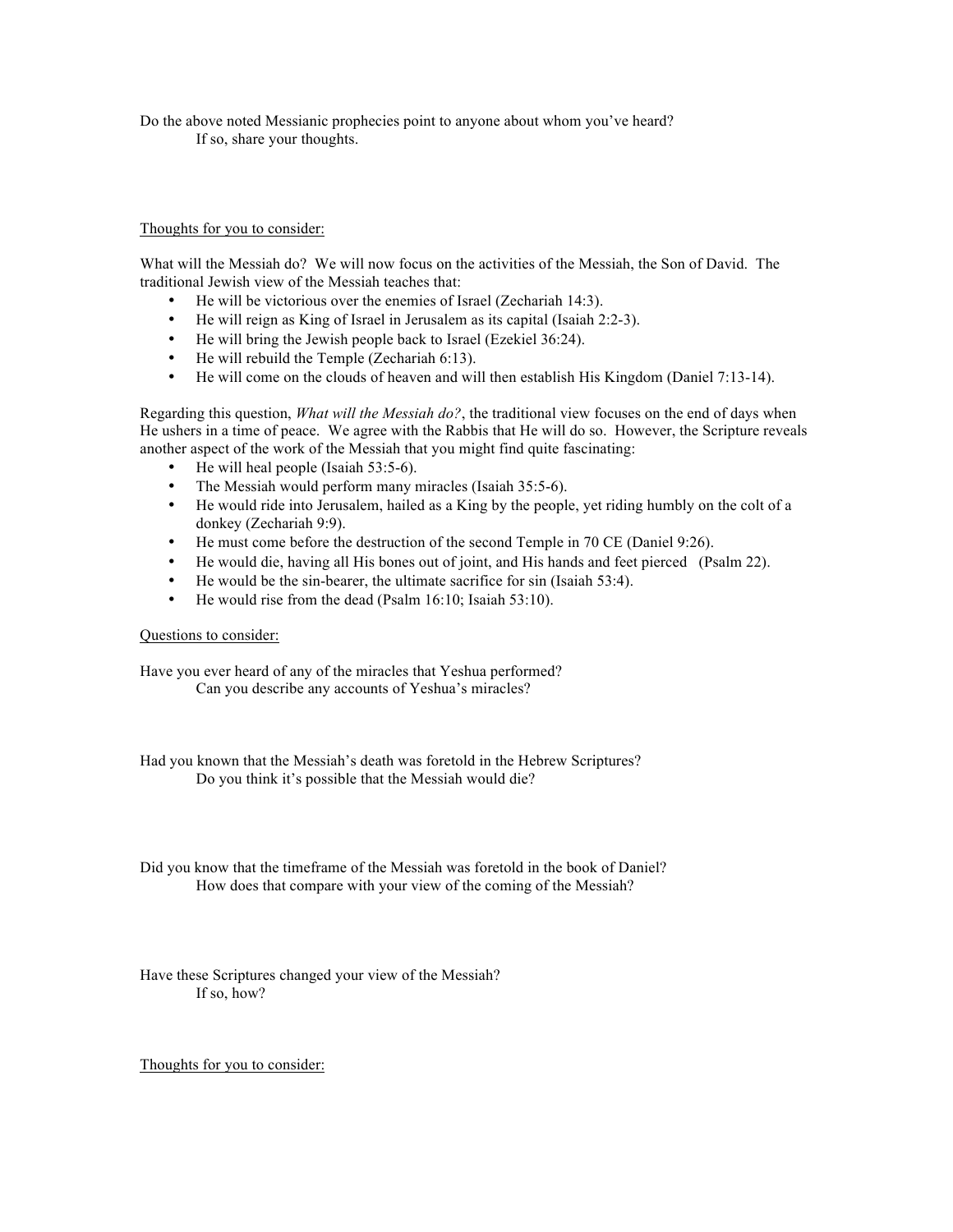Could Yeshua be this Messiah of Whom we read in the Jewish Bible? The Rabbis believe that when the Messiah comes, He will give us new insight into the Torah. When Yeshua came, He gave us new insights about the Messiah that were written centuries before in the Jewish Scriptures. Yeshua introduced us to the idea that there are two pictures painted of the Messiah in the Jewish Bible. The Rabbis focus on the victorious Son of David Messiah reigning in righteousness. Yeshua points us to the picture of a humble Messiah Who would die for the sins of humanity, commonly referred to as the Suffering Messiah. The New Testament is the book that paints this picture in vivid detail. It tells us that the Messiah would come first as a sacrifice for sin and then return as the reigning King.

Let's look at how Yeshua fulfilled the prophecies we have already read in the Hebrew Scriptures:

- Yeshua was born of a virgin (Matthew 1:18-23).
- Yeshua was from the lineage of David, from the tribe of Judah (Matthew 1:1-2).
- Yeshua was born in Bethlehem (Matthew 2:5-6; Luke 2:4-12).
- Yeshua performed miracles (Luke 4:16-21; Luke 7:17-23).
- Yeshua was declared the Son of God (Matthew 3:16-17; Matthew 17:1-13).
- Yeshua rode into Jerusalem on the colt of a donkey while the people hailed Him as King (Matthew 21:6-9).
- Yeshua died (Matthew 27:35-50).
- Yeshua was born in the days of Caesar Augustus (Luke 2:1) and died during the time that Caiaphas held the office of High Priest in Jerusalem (John 18:13-14, 24) before the second Temple was destroyed in 70 CE.
- Yeshua told the Jewish leaders, "Most assuredly, I say to you, before Abraham was, I AM" (John 8:58).
- Yeshua is our sin-bearer, our ultimate sacrifice for sin (Matthew 8:17).
- Yeshua suffered and was resurrected (Luke 24:25-27, 44).
- Yeshua, our Passover, was sacrificed for us (I Corinthians 5:7).
- Yeshua rose from the dead (Matthew 28:1-20; Luke 24:1-7; John 20:1-10).
- Yeshua will return on the clouds of heaven (Matthew 24:30).
- Yeshua will return to Jerusalem with His redeemed (Revelation 19:14).
- Yeshua will establish His eternal Kingdom in Jerusalem (Revelation 21:1-2).

### Questions to consider:

Are many of these verses new to you?

Please note the verse that has the biggest impact.

Have you, in the past, heard about or read of Yeshua fulfilling Messianic prophecies?

Can you put in your own words the two pictures of the Messiah found in the Bible?

Why is it important that the Messiah would come first as a suffering Servant?

Do you believe Yeshua could indeed be the Messiah described in the Jewish Bible?

Final thoughts for you to consider: